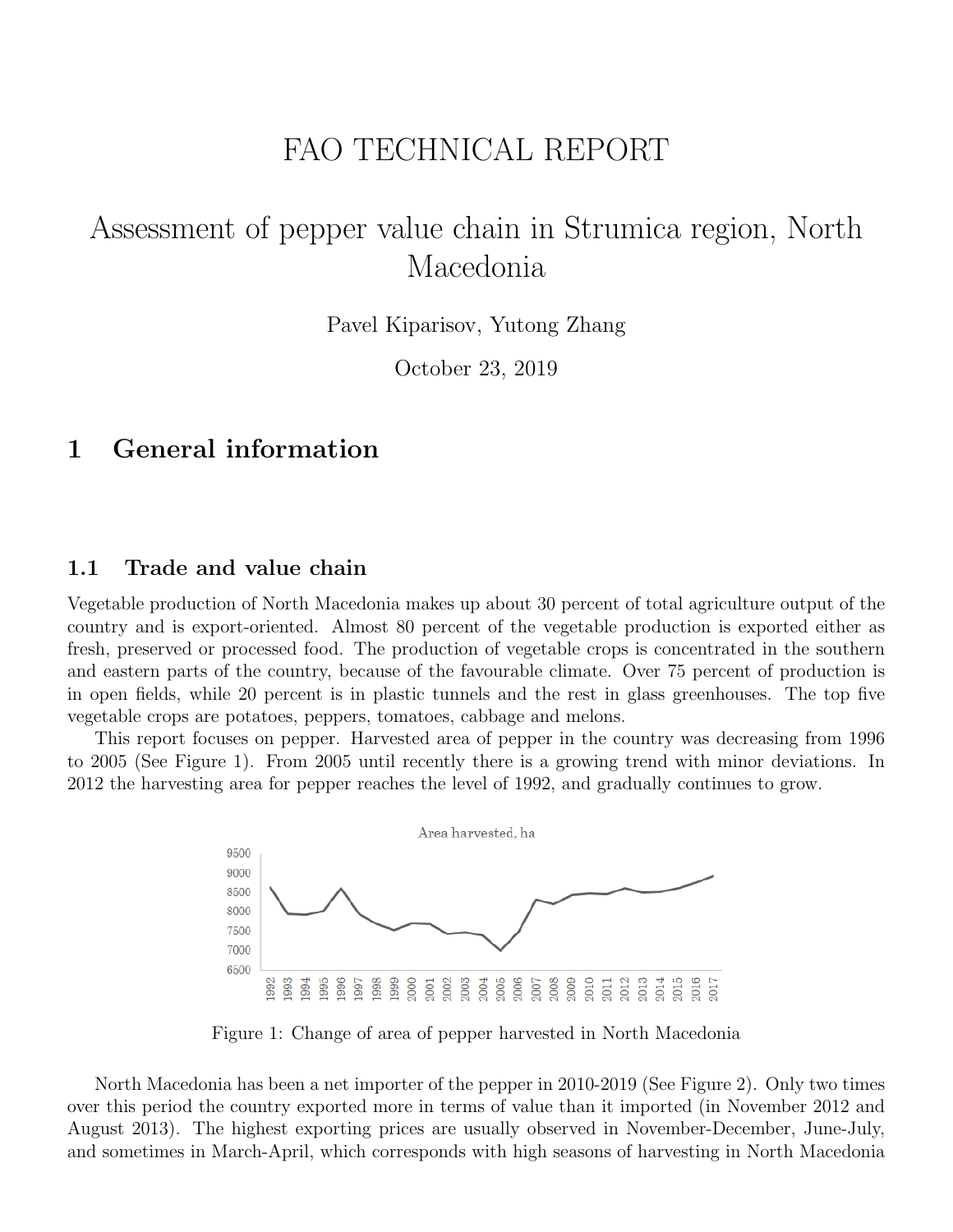(See Figure 3). Import price variation is much higher with three to five peaks a year (usually in the beginning of the year, in summer, and in autumn).



Figure 2: Export and import value



Figure 3: Price dynamics for exported and imported pepper

Top export destinations in 2018 were Serbia, Australia, Albania, USA, Canada, Germany, Republic of Slovenia, Czech Republic (See Table 1). In recent years peppers were also exported to Austria, Ireland, Montenegro, New Zealand, United Kingdom, Belgium, Bosnia Herzegovina, Italy, and Norway (UN Comtrade).

|            | Exports to Netweight (kg) | Trade Value (USD) |
|------------|---------------------------|-------------------|
| Serbia     | 43,323                    | 168,604           |
| Albania    | 1,920                     | 9,766             |
| Australia  | 1,586                     | 1,3698            |
| <b>USA</b> | 260                       | 2,446             |
| Canada     | 130                       | 931               |

Table 1: Major destinations of pepper exports in 2018

Most of the imports of pepper in North Macedonia accounted for Vietnam, China, Bulgaria, Serbia, Brazil, Croatia, India, Germany, Indonesia, USA (See Table 2). The pepper is believed to have a competitive advantage on the EU market based on its trade competitiveness index (Ambroziak, 2016).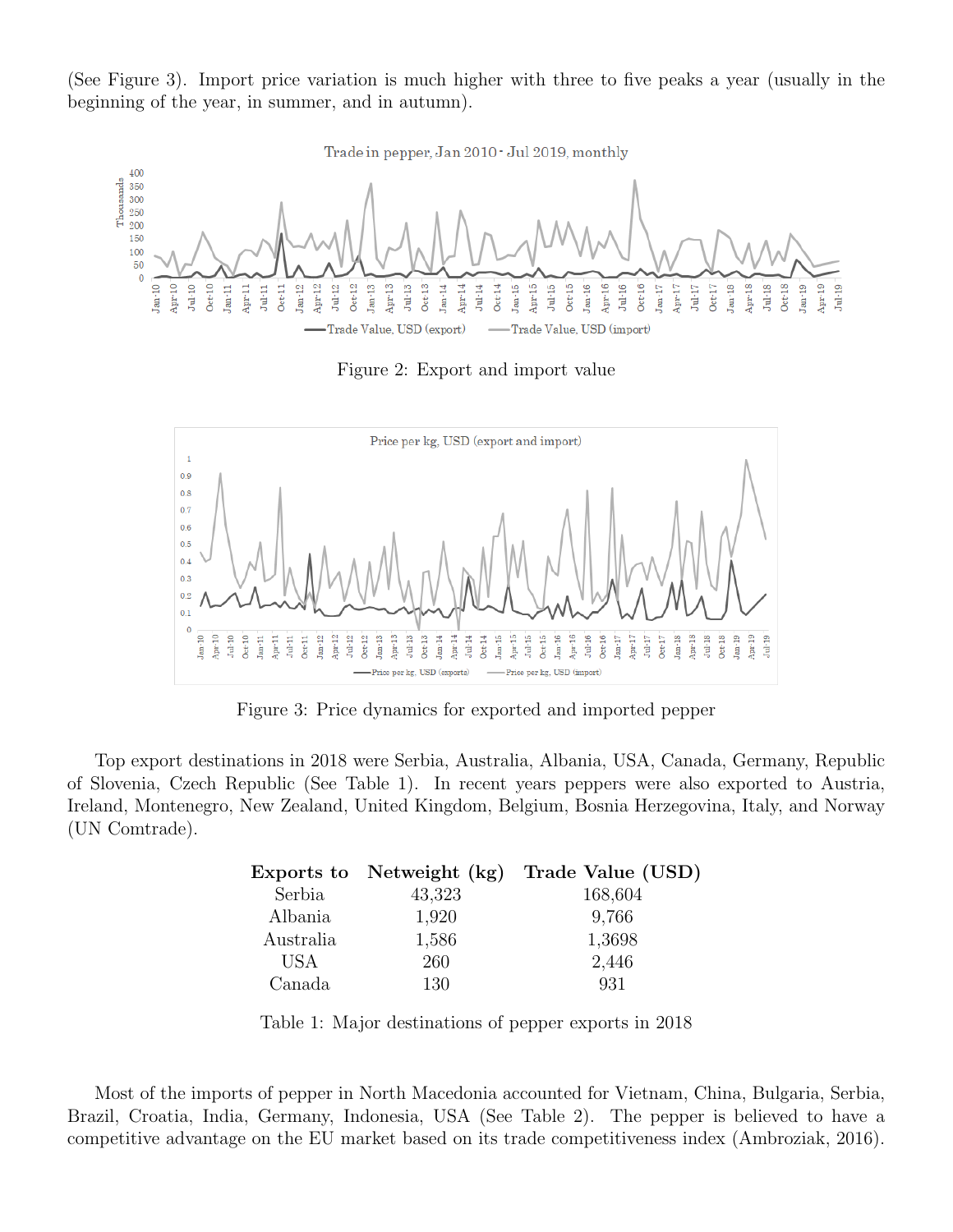| Imports from Netweight (kg) | Trade Value (USD) |
|-----------------------------|-------------------|
| 205,837                     | 184,439           |
| 140,513                     | 182,899           |
| 91,942                      | 351,794           |
| 49,032                      | 147,064           |
| 34,261                      | 158,825           |
| 26,328                      | 30,140            |
| 20,980                      | 13,160            |
|                             |                   |

Table 2: Major destinations of pepper imports in 2018

Availability of pepper for human consumption in the country is moderate – 0.08 kg per person registered in 2013 by FAOSTAT. Compare this to availability in some other countries: Netherlands (0.27 kg), Ireland (0.19 kg), Slovakia (0.11 kg), Montenegro (0.04 kg), Bulgaria (0.02 kg).

Food processing is a significant industry in North Macedonia. Processed foods include both semifinished products (frozen, dried and concentrate) and finished products (canned and preserved). Pepper is a valuable crop because of the multiple ways it is used in the processing industry. It has a crucial importance in the value chain of 'ajvar', a relish that originates locally, and some other value chains. In addition, presence of nutrients and bioactive matters in pepper makes it a particularly healthy product for human consumption.

Main geographical focus of this report is Strumica region. Strumica region is the main agricultural center in the country. It has food industry, textile factories and a developed domestic and international trade network.

#### 1.2 Climate and environment

Literature suggests that climate change effect on vegetables production in North Macedonia is expected to be tolerable even under medium and high scenarios (Hristov, 2018). However pepper production already suffers from growing temperatures. It is reported that plots with pepper growing in the open fields have significantly less output because of pepper sunburns. Appropriate measures should be taken into account, because even minor changes in production may cause negative implications on small scale farmers, and may cause interruptions in the value chain. Regarding diseases, researchers report the presence of cucumber mosaic virus, alfalfa mosaic virus and potato virus Y in North Macedonian peppers (Oreshkovikj et al. 2018).

There was no focused study on *food losses and waste* (FLW) situation in the pepper value chain, as well as its comprehensive assessment, therefore REU FLW team leads research efforts on collecting and analysing relevant data in North Macedonia with help of the local NGO Ajde Makedonija.

## 2 Field trip – Pepper value chain analysis in Strumica region

The ROs supported Ajde Makedonija team in their study of pepper value chain with focus on the food losses and waste in Strumica region. During the field trip, the project team interviewed five farmers, three collectors, one agropharmacy, and one processor (one more processor cancelled the meeting; the questionnaire was sent via e-mail). The initial surveying method was semi-structured questionnaires,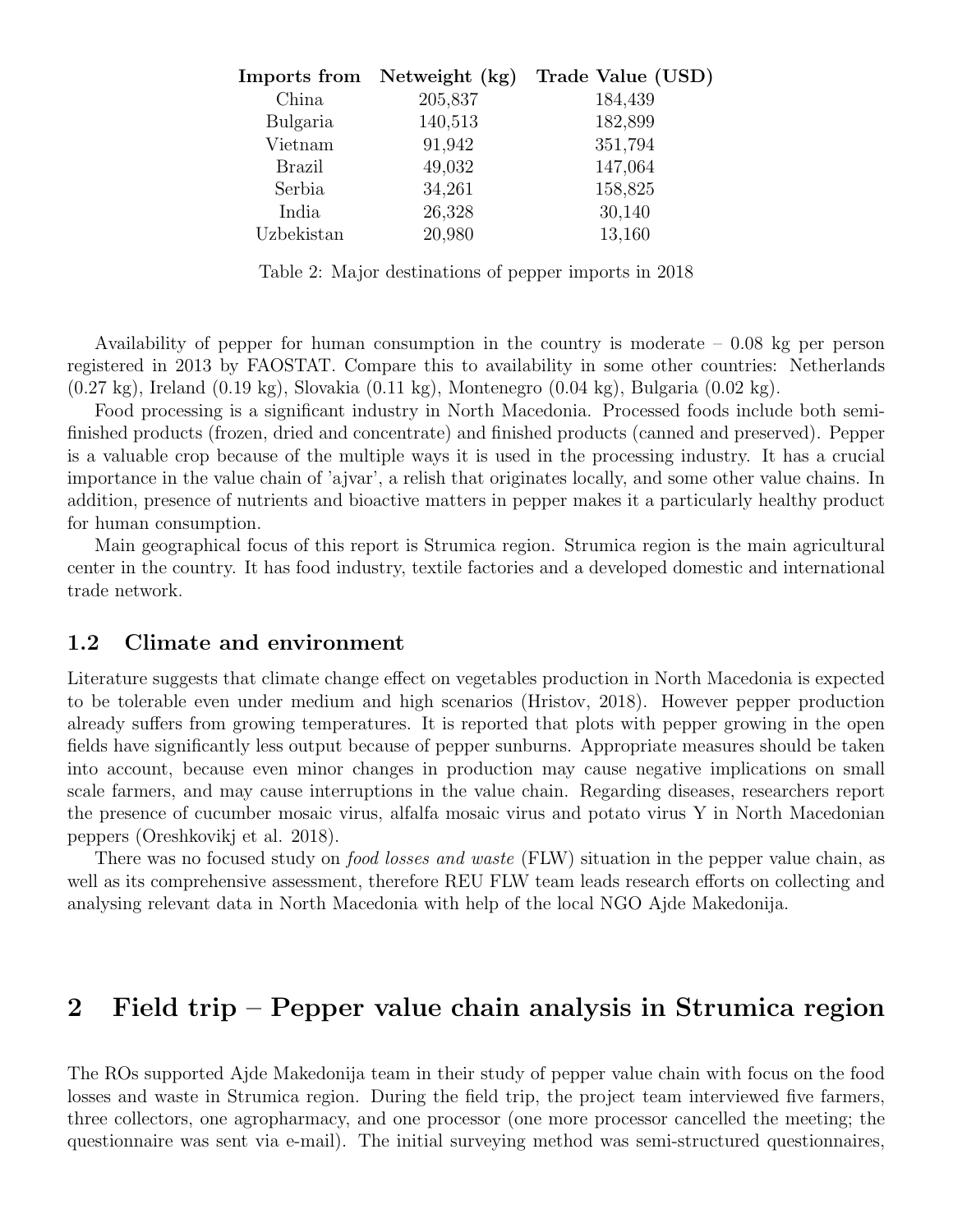developed by FAO and Ajde Makedonija. The surveys were complimented with questions on detailed amounts and costs to be congruent with the EX-ACT methodology. Single interview could have lasted up to two hours. The interviewees were selected before the mission by Ajde Makedonija through the Rural Development Network. The research team also observed farms, open fields, waste dumps and greenhouses.

#### 2.1 Farmers

All farmers interviewed are smallholders with plots of size 0.4–1.5 ha. They grow pepper in open field and in self-made greenhouses. Some of them use only greenhouses. The self-reported yield vary from 8 to 43 tonnes per ha. Farmers usually do not do bookkeeping, which may explain this range in reported numbers. The more realistic figures are 30-40 t per ha. External literature estimates pepper yields to be on average 17-20 t per ha, depending on the year and weather conditions in the country. There are several wide-spread varieties of pepper and three quality classes. 60 to 80 percent of pepper produced by farmers is attributed to the first class. Farmers rarely use consultants, and rely mainly on friends' advice and conversations with sellers in agropharmacies. Some farmers annually conduct soil analysis in local labs but some do not do it at all. Farmers do not usually plan their production because of uncertainties concerning weather and market demand. They grow what has proved to be successful in the previous year. Farmers' costs include fertilisers, pest management, irrigation, spray pesticides, labour, packaging, tools, depreciation and interest, repair and maintenance. Losses during production are caused by weather conditions (frosts, heat, strong wind), diseases and pests. At this stage 10-20 percent of crop may be lost. Setting greenhouses helped farmers decrease a number of sunburned pepper that grow in the open filed (See Annex 1, Figure 4). Adequate applications of pesticides and chemicals usually solve the problems with pests and diseases.

The crop is harvested from August to November. Some farmers have early harvest in April-July. During harvesting they should hire three to six more people; the rest of the time they involve only their families. They report that it is becoming more difficult to find workers. After harvesting, the pepper is usually moved under the roof for sorting and cleaning (See Figure 5). Farmers use plastic and paper boxes or net-bags for packaging. At harvesting and sorting stage the losses amount to 3-5 percent (caused by physical damage).

After sorting farmers immediately sell pepper to collectors or processors. Some of them dry harvest for further processing (See Figure 6). Farmers do not have any storage. Upon delivery to sellers or processors, the pepper is assessed by its size, shape, colour, presence of injuries, and its general condition. At the post harvest stage, 10–15 percent of losses is reported by farmers (caused by physical damage and decay). In addition, losses occur at the transportation stage – during loading trucks and because of bad roads (0.5–5 percent). Some farmers prefer to sell to processors because in their view this is a more reliable option. Some farmers solely sell to collectors and informal traders. One farmer diversifies his sales – 25 percent is sold to collectors, 50 percent – to processors and 25 more percent – to informal traders. Farmers need to sell their products at least for 16 denar per kg, otherwise the production is not profitable. Some farmers reported that the price only higher than 20 denar per kg can be profitable for them. Unsold harvest (up to 5 percent) is thrown away (See Figure 7), given out to neighbours or dried for production of ajvar (for own consumption).

Farmers are not members of any cooperative or association. They usually do not trust such forms of cooperation. Only one farmer is willing to create a cooperative, trying to use support provided by a German project. The project gives out 20.000 EUR for cooperative development but the problem is that farmers should cover at least 20 percent of the project costs. There is also a state programme that pays cooperative manager 200 or 300 EUR but it is not enough to stimulate the formation of cooperatives. The farmer claims that less than 20 percent of cooperatives in North Macedonia are successful.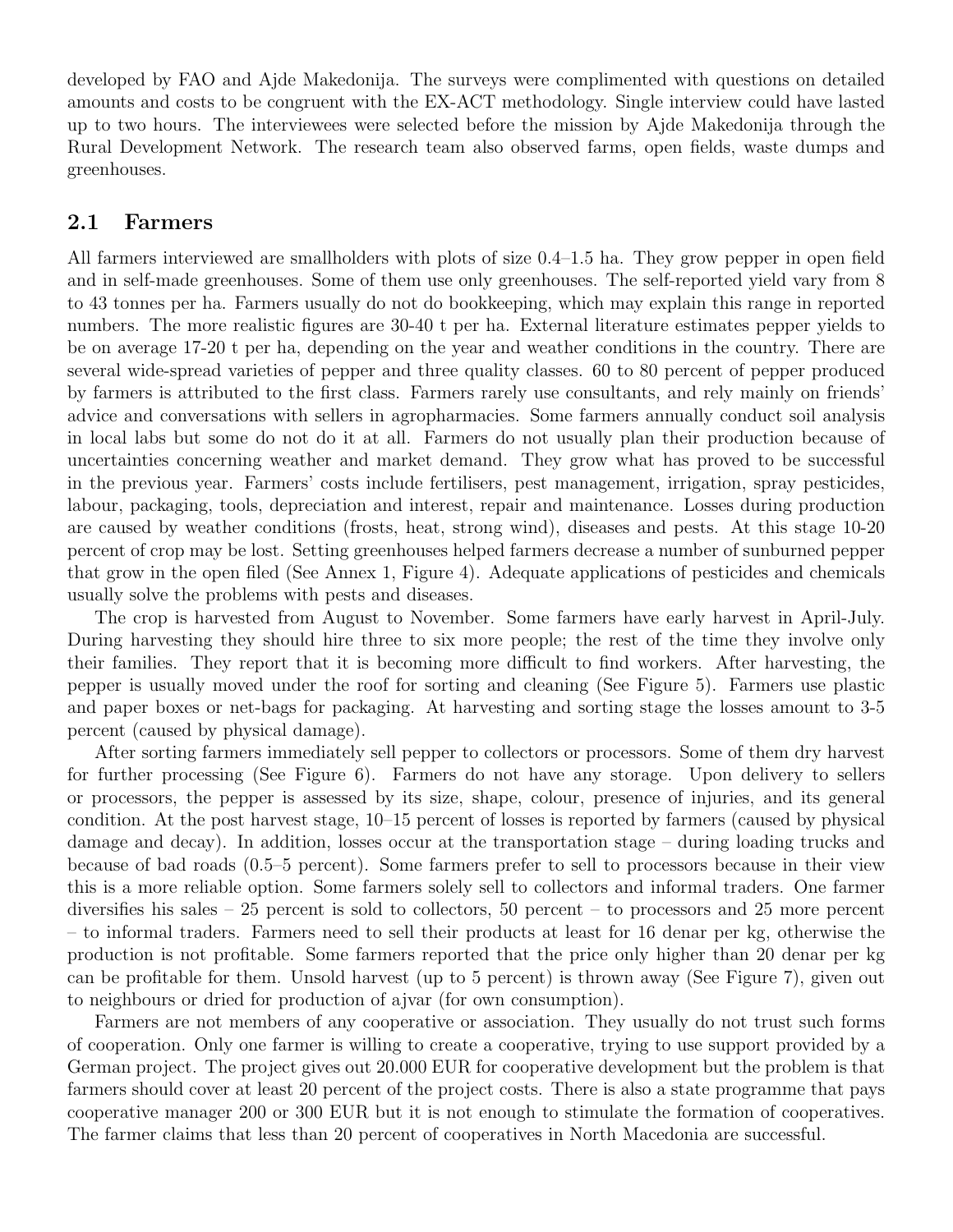Farmers receive governmental subsidies that amount to 2500 den per 0.1 ha, and 3 den per kg per processor. They request technical training and advice in production and inputs.

### 2.2 Traders/Collectors

Interviewed collectors in Strumica have three to eight staff members and they hire up to ten more people in the high season. They do not experience problems with finding labour if they offer a decent salary. Close to 100 percent of their suppliers are local farmers. Farmers bring pepper to collection points themselves. Each collector works with 50–150 farmers. Collectors do not pay farmers on the spot; they pay in 5–15 days. They buy 2000–3200 t of pepper yearly. They pay 30 den for the first class pepper and 20 den for other classes. Collectors note that rejections are rare and not exceed 3 percent. They usually bring down the price in case the standard quality is not met rather than reject the product. Collectors have medium-size storages (See Figure 8) with capacity 40–60 t. One of the collectors has a cold storage. They do not keep product to wait for better price. The state supports collectors in performing food safety and quality checks. Exporting to some countries requires additional tests.

One of the collectors sells 100 percent of crops to processor; another has more diversified sales: half goes to processors, 10 percent – to wholesalers, and 40 percent – to foreign markets; the third collector specialises in exporting. Collectors who are involved in exports use trucks with refrigeration. Seasonality of exports is shown in the monthly trade graph (See Figure 1) with peaks in November-December, July-August, and sometimes in April-May, which reflects the periods of harvest. All collectors say that they do not have any governmental subsidies. They highlight a problem with informal traders, who beat off a significant share of profit.

Collectors have relatively accurate estimations of their losses. They report 0.5–10 percent of losses caused by oversupply, when they cannot sell and store more pepper and have to throw it away. The collector with cold storage has the lowest losses among others – only 0.5 percent. The collector with adequate storage room but without cooling reports 3 percent of losses and claims that cold storage will improve the situation. The collector without satisfactory storage of any type reports up to 10 percent of losses.

Collectors believe that state subsidies for farmers hinder innovations and do not stimulate farmers to use better seeds and technologies. Farmers receiving money from the Government simply use them for cultivating the same low quality variety of crops.

#### 2.3 Processor

The research team visited a medium processor in the village Bansko (See Figure 9). The company has 100–110 employees and is specialised on vegetable canning and ajvar production. The company exports to the European Union, Australia, Canada and other countries. Their daily processing capacity of pepper is 20–25 t (in case of processing for ajvar – 50 t). Yearly they process 1200 t of pepper. They get crops from farmers and local markets. The representative of the company claims that 20 percent of pepper they receive from farmers is not suitable for processing. The rejected pepper is usually given out for animal feed. Losses at the storing stage are also quite high  $-19$  percent. Supply peaks cause the most losses, when they run out of room in storage. The processor is willing to improve cold storage capacities to better handle large amounts of supply. They find labour shortage a serious problem.

#### 2.4 Agropharmacies

The economist from an agropharmacy in the village of Dabile explained the potential positive effect from proper application of inputs and shared with the research team some observations regarding pepper production. He believes that farmers mostly try to survive, they do not attempt to grow and invest. So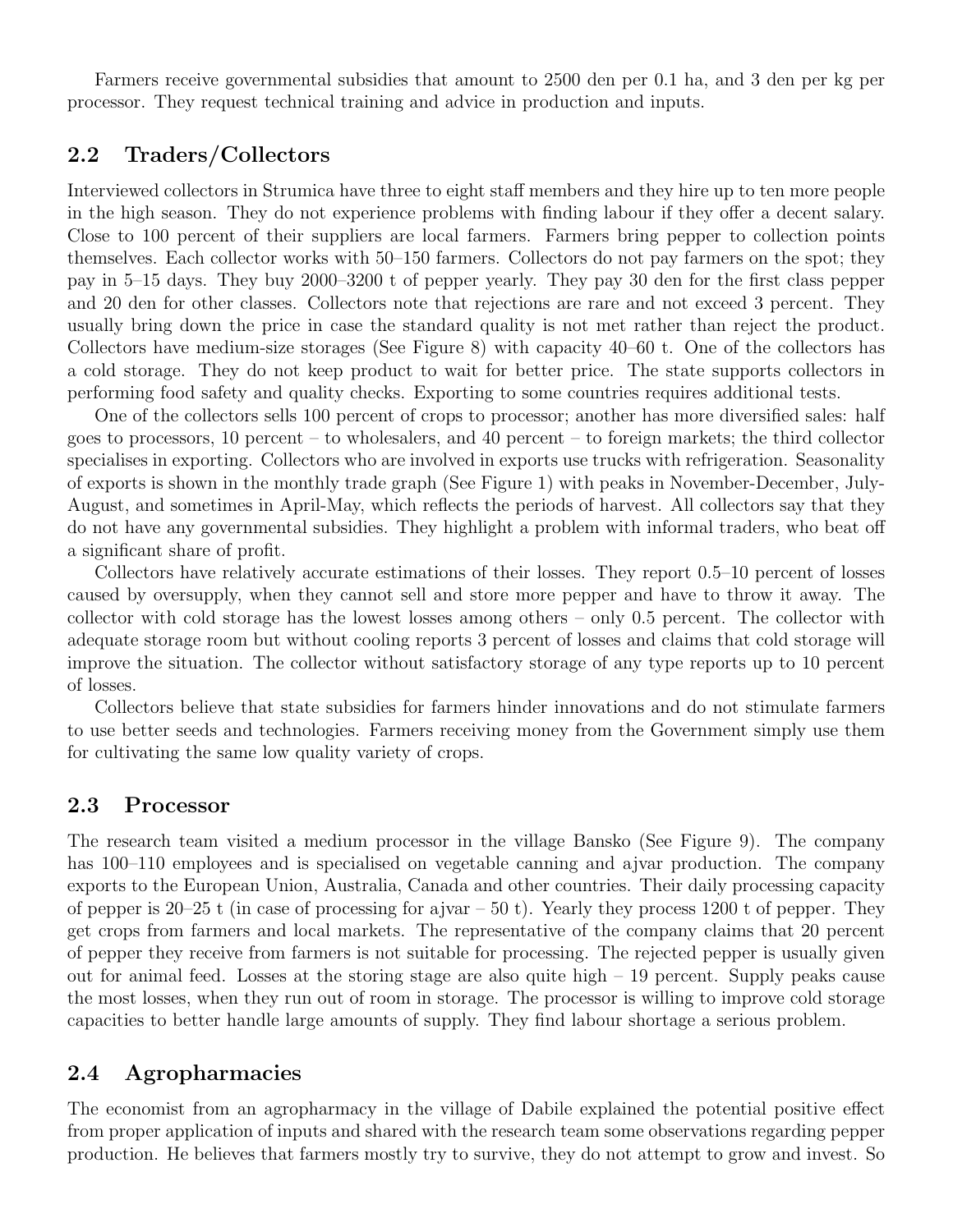far the most significant innovation made by local farmers was homemade greenhouses (See Figure 10). With proper utilisation of quality seeds and fertiliser, he believes, the annual yields may reach 50 t per ha, plus the share of first class peppers will grow. Currently 90 percent of seeds used are low-quality homemade seeds or seeds that already lost their vigour. Insufficient cooperation among farmers also prevents pepper sector from growing. Among other bad practices are wrong manure application, usage of banned in the EU pesticides. Utilisation of hybrid seeds resistant to pests would decrease use of spray; utilisation of hybrids resistant to diseases would avoid losses caused by trips virus. Farmers start using small quantities of quality seeds but this is only a tiny share of production. Advanced greenhouses technologies would further improve agricultural output (e.g. glasshouses).

### 2.5 Preliminary conclusions and recommendations

The value chain of pepper in Strumica region is in general functioning but may be improved. Minor distortions are observed on every level of the value chain. Observations of a *production level* reveal ineffective utilisation of inputs. Better quality seeds will significantly improve the output and reduce the amount of chemicals used. Larger investments in greenhouses (e.g. metal constructions) may prolong their lasting, reducing the overall costs. Capacity building of farmers on production practices and chemical and fertiliser application is desired. Another currently bearable distortion is the difficult access to labour. Farmers report that the search for workers is getting more and more complicated; and their salary expectations are growing every year. Farmers have little cooperation, because of the bad historical image of cooperatives. Service cooperatives and associations of pepper producers may help them improve their storage, spread good practices, and will give farmers more leverage on collectors and processors. Governmental subsidies do not stimulate innovations among farmers. At the sorting and cleaning level the only concern is losses caused by physical damage. Collectors lack storage capacities and cooling equipment. During high season adequate storage with refrigeration will help them handle the incoming amounts of pepper. Quality pepper will better position North Macedonian products in the international market. At the transportation level losses occur because of the low quality segments of roads and manual damage when loading/unloading. Processing level also suffers from insufficient storage capacities and pepper of a quality not suitable for production.

The following recommendations to various actors could be drawn\*:

- Conduct capacity building workshops for farmers on proper use of inputs, business skills development, marketing and planning.
- Promote the formation of seed distribution associations for farmers (World Bank experience in many countries can be taken into account).
- When promoting farmers' service cooperation organisations, name them *associations* instead of cooperatives to avoid bad allusions to the old production-type entities.
- Focus governmental subsidies on providing quality inputs (e.g. seeds), instead of financing farmers based on produced quantities, which only stimulates more exploitation of low-quality seeds, and avoiding by farmers any investments in inputs.
- Invest in creation of medium- and big-size warehouses, equipped with coolers.
- Develop food hubs based on new warehousing facilities.
- Stimulate internal consumption of locally-produced pepper to drive in-country demand for pepper (especially fresh).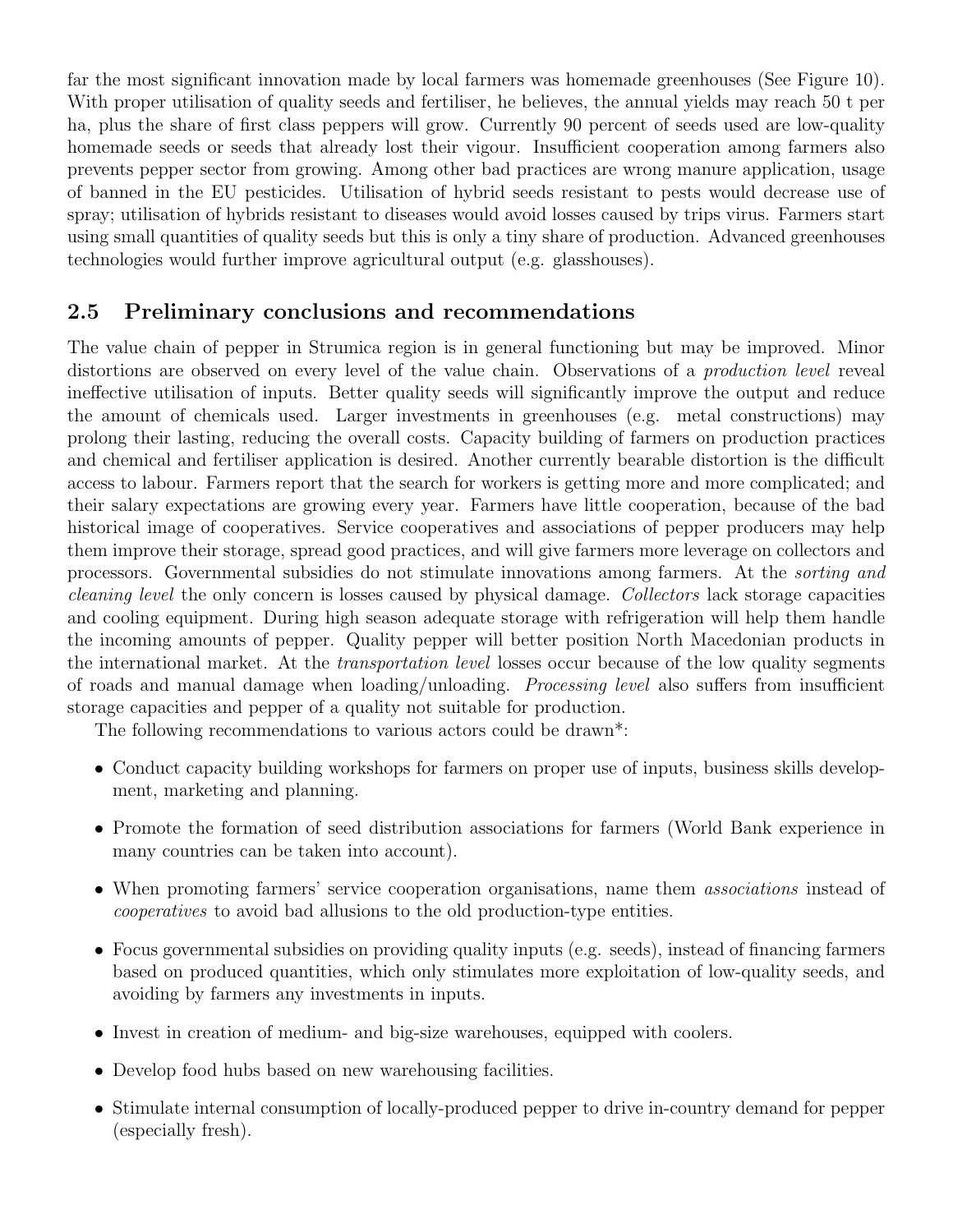- Help farmers form short value chains to link them directly to consumers. Established short value chains and higher internal demand will ease the situation with oversupply and decrease associated with it losses.
- \* this does not include recommendations made by Ajde Makedonija.

## References

Ambroziak, Lukasz (2016). "The competitive positions of Poland and of the countries of the Western Balkans in agrifood trade with the European Union". In: AGROFOR 1.3.

UN-Comtrade (2019). In: UN Comtrade Online Database.

- FAOSTAT (2019). In: Food and Agriculture Organization of the United Nations, Rome, Italy.
- Hristov, Jordan (2018). "An exploratory analysis of the impact of climate change on Macedonian agriculture". In: Environments 5.1, p. 3.
- LeGrand, T (2018). "Overviews of food systems and agro-industry, value chains, and food loss and waste in the countries of Eastern Europe and Central Asia". In: Food and Agriculture Organization of the United Nations.
- Oreshkovikj, Katerina Bandjo et al. (2018). "Occurrence of plant viruses on pepper cultivated in open fields in R. Macedonia and partial characterization of cucumber mosaic virus isolates". In: Journal of plant pathology 100.3, pp. 485–491.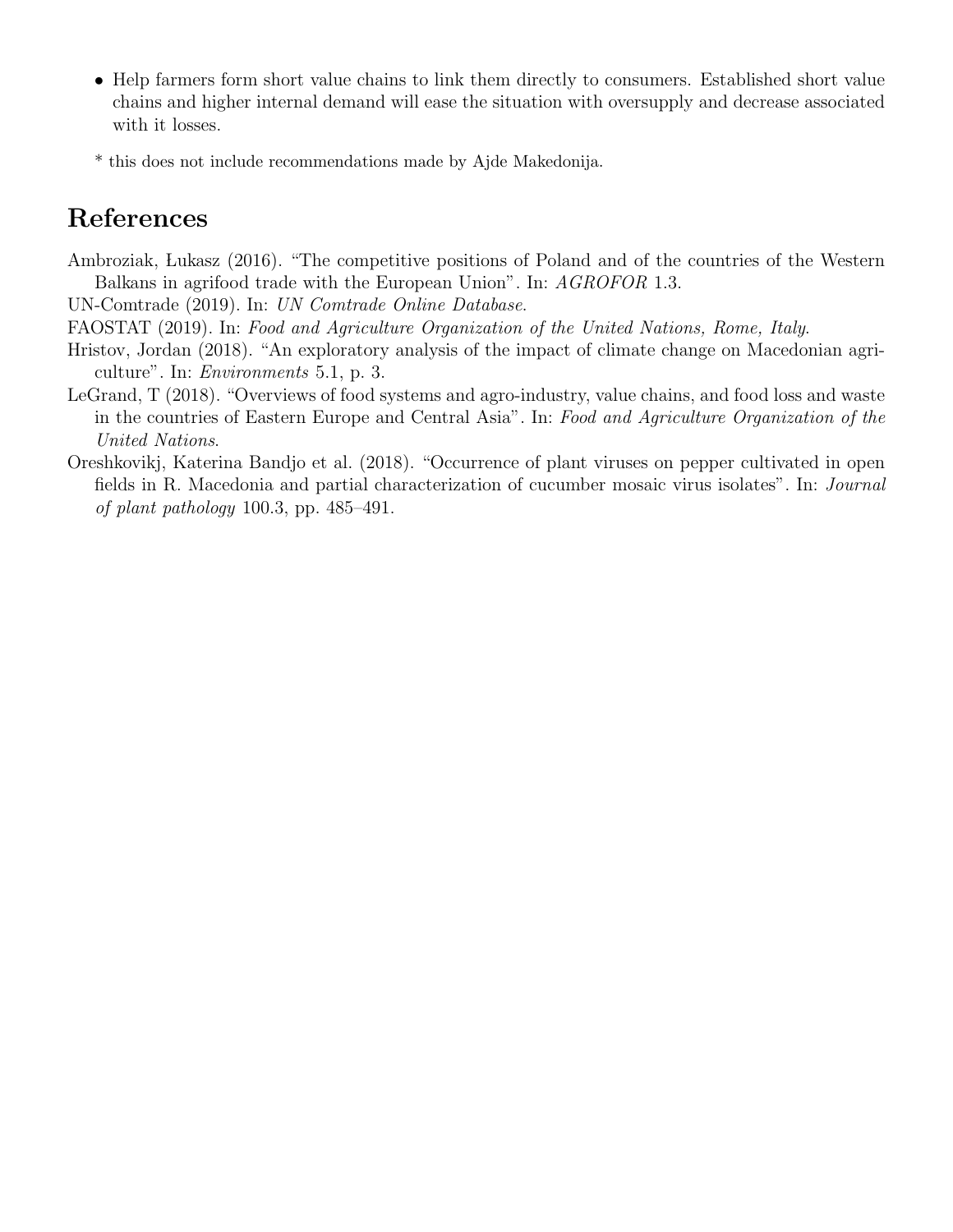## ANNEX 1



 $\qquad \qquad \textbf{(c)}\qquad \qquad \textbf{(d)}$ 

Figure 4: Pepper damaged by the sun



(a) Sorting process (b) Pepper cut and cleaned for selling to processor

Figure 5: Sorting and cleaning done by farmers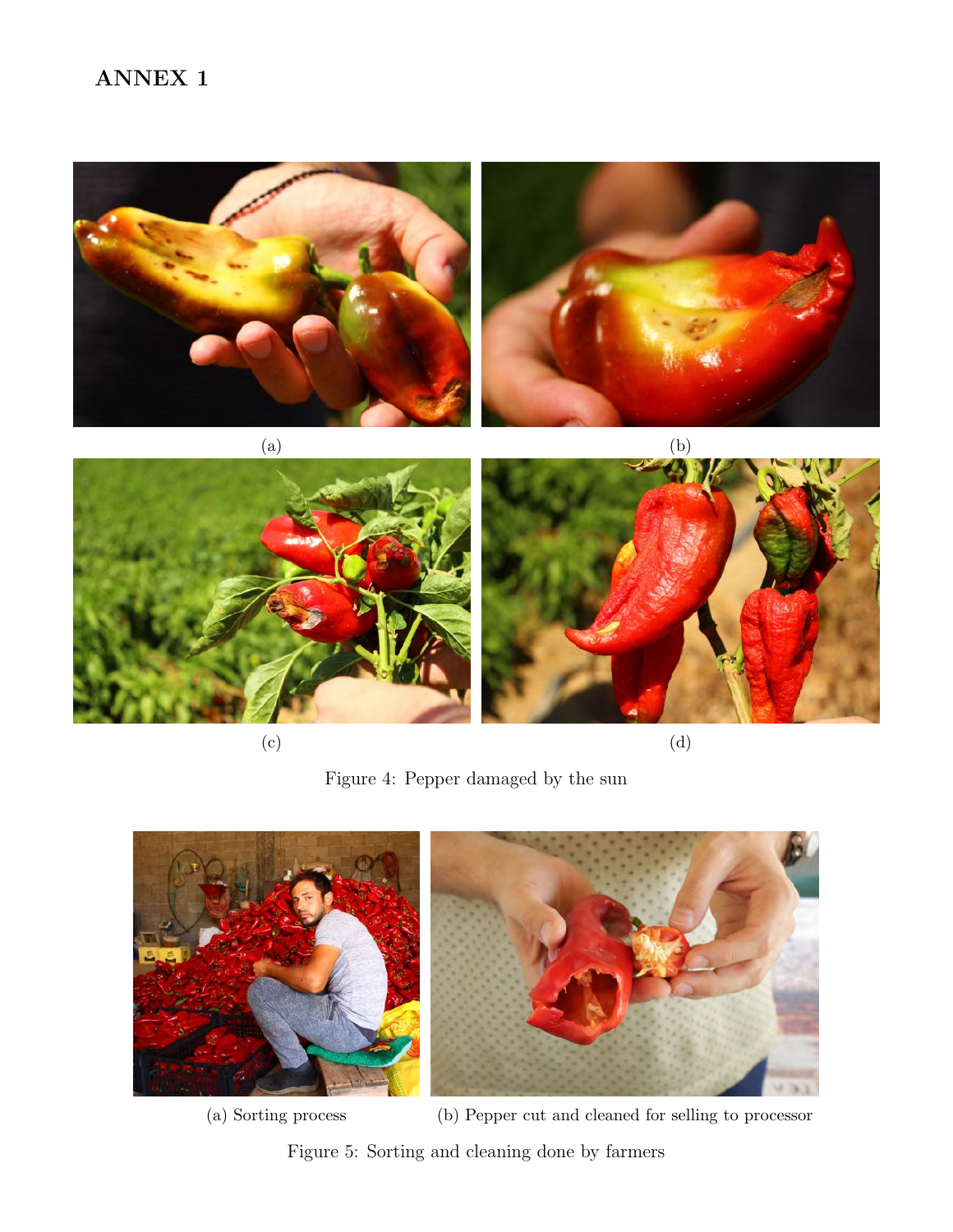

(a) Pepper is dried under folio (b) Drying uncovered

Figure 6: Drying of pepper, which is not suitable for market, to produce a local relish



Figure 7: Refuse thrown away and burned close to production site



(a) Collector's storage (b) Transportation of the collected pepper

Figure 8: Collectors